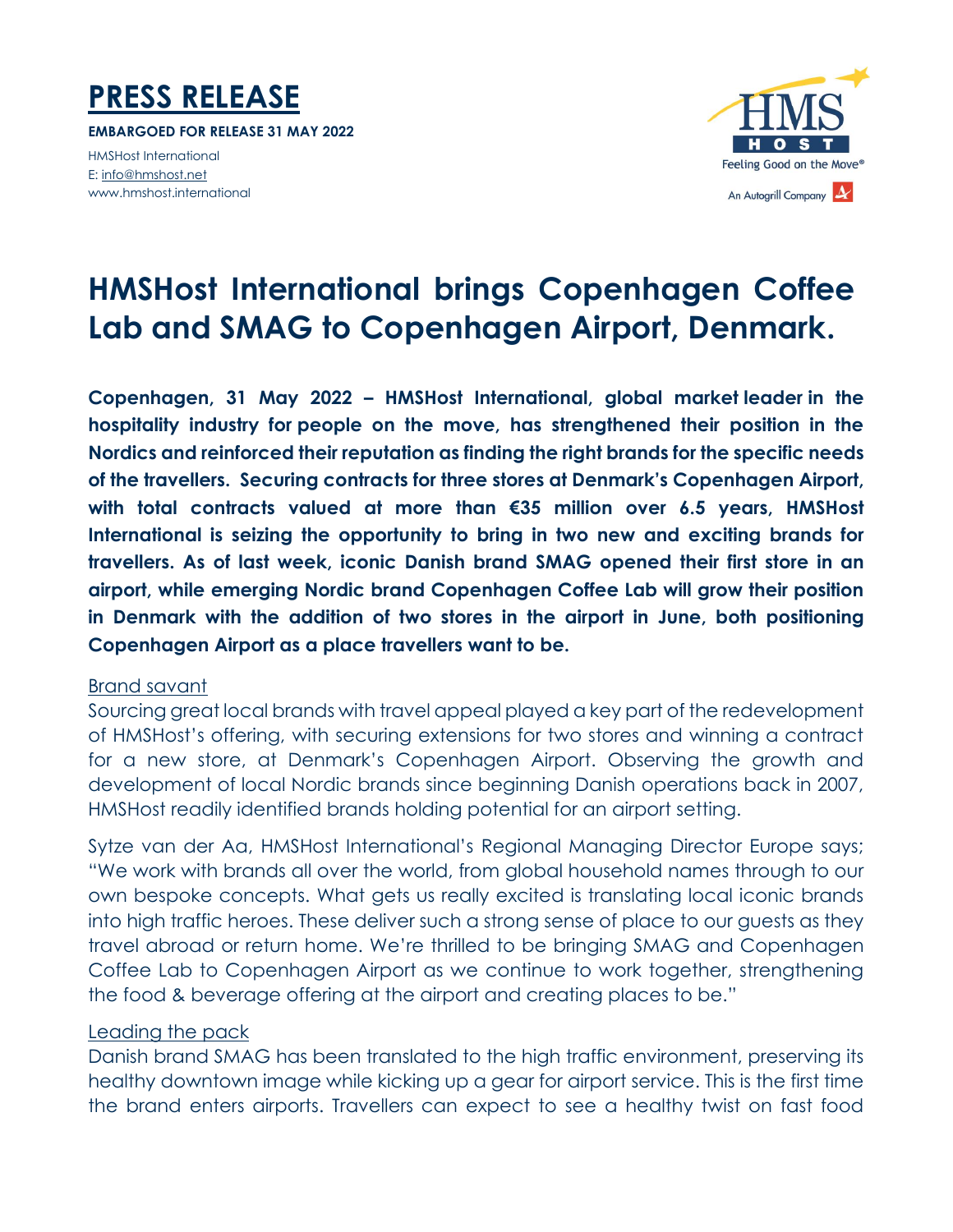service, from their beef and quinoa meatball sandwich with beetroot hummus, feta, mushrooms and cabbage, and their salmon rye sandwich with pea puree, Chinese radish and cabbage, through to their cherry tomato salad with nectarines, mozzarella, spinach and green pesto to name a few.

Local Copenhagen, Denmark-based coffee roastery, café and bakery chain, Copenhagen Coffee Lab, returns home, so to speak, opening their first store in the city and land of their namesake. Popular all over Europe, the brand is set to delight travellers with breakfast ready cinnamon roll, satisfying sourdough sandwiches and divine brownies, amongst other delicious menu choices, from two locations at the airport.

Michael Clausen, Copenhagen Airport's Director Airport Sales says, "The strategic partnership with HMSHost is important to us at Copenhagen Airport, as we always strive to bring innovative offerings to our customers. We aim to meet the demands of our customers in the best way and thus for us to be able to provide the highest level of healthy convenience food and beverages is key. We are happy to introduce SMAG and Copenhagen Coffee Lab who are both local Danish signature brands that matches our Local Hero mindset."

The extensions and new contract win expand the total footprint in Denmark to five stores, strengthening the partnership with Copenhagen Airport and boosting HMSHost International's presence in the Nordics.

-ENDS-

## **Pictures are available for download** at this link:<https://bit.ly/3MUMo5u>

## **About HMSHost International:**

HMSHost is a world leader in creating dining experiences for travel venues, operating international and proprietary brands in more than 120 airports around the globe. Through its HMSHost International division, the company has F&B operations at 43 airports, 35 train stations and 7 shopping malls in Europe, the Middle East, and Asia Pacific. HMSHost is part of Autogrill Group – the world's leading provider of food & beverage services for people on the move.

HMSHost Denmark began operating in 2007, with solid performers Burger King and Murphy's Pub at the Copenhagen Airport. As part of the Nordic presence of HMSHost International, HMSHost Denmark plays an important role in their vision to grow the region, where the company will build on their already strong presence across Sweden, Finland and Norway.